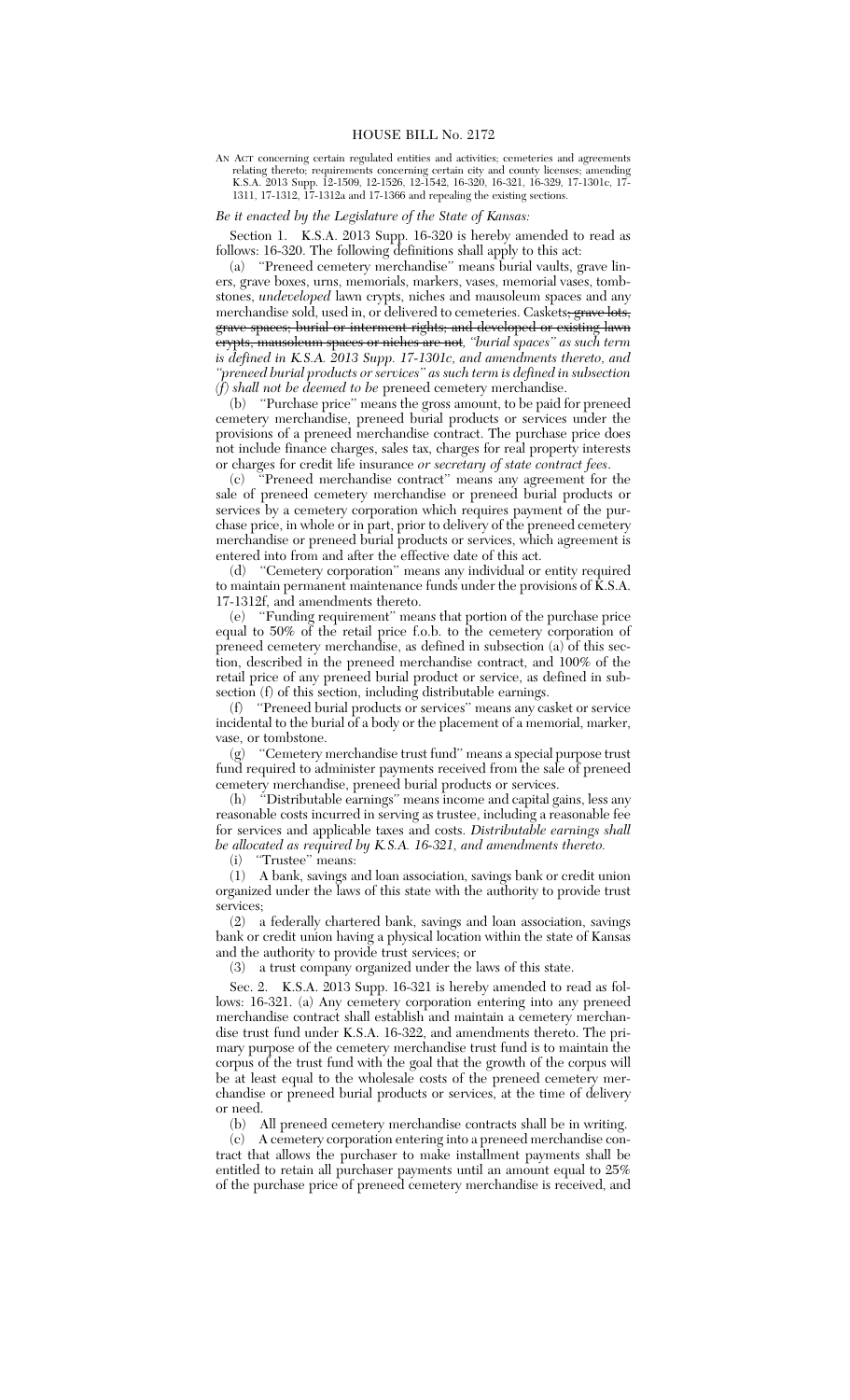thereafter, shall deposit 100% of each payment into the cemetery merchandise trust fund until the funding requirement has been deposited.

(d) *If a cemetery corporation enters into an installment preneed merchandise contract that includes burial spaces, any payment received from the purchaser shall be allocated first to the permanent maintenance fund as required by K.S.A. 2013 Supp. 17-1301c and K.S.A. 17-1311, and amendments thereto. Once the burial spaces have been paid in full, then the preneed cemetery merchandise and preneed burial products or services shall be funded as required by subsection (c).*

*(e)* Deposits to the cemetery merchandise trust fund shall be made within  $\frac{15}{20}$  days following the end of each calendar month after the moneys are received.

 $\langle e \rangle$  *(f)* Within 30 days following the end of each quarter, the cemetery corporation shall provide the trustee and the secretary of state a report detailing the transactions of the previous quarter. The report shall be in a form and manner approved by the secretary of state and shall include the following:

(1) All sales of preneed cemetery merchandise, preneed burial products and preneed services.

(2) All verified deliveries of preneed cemetery merchandise, preneed burial products and preneed services along with any request for distribution from the trustee.

(3) If no sales or deliveries transpired during the reporting quarter, the report shall be filed showing zero sales or zero deliveries.

 $\left(\frac{f}{f}\right)^{7}(g)$  Within 30 days following the end of each quarter, the trustee shall provide the secretary of state a report of all deposits to and distributions from the cemetery merchandise trust fund. The report shall be in a form and manner approved by the secretary of state and shall include the total amount of the deposits, distributions and the name and contact information of the trust officer in charge of the account.

 $(g)(h)$  At least annually, as of December 31, the trustee of the merchandise trust fund shall allocate the distributable earnings to all preneed cemetery merchandise, preneed burial products or services for which funds are then held in a cemetery merchandise trust fund. The trustee may, at the request of the cemetery, allocate the distributable earnings on a regular basis more often than annually and in which case the calculation of the distributable earnings shall be filed quarterly on December 31, March 31, June 30 and September 30 of each year in a form and manner approved by the secretary of state.

 $\frac{h}{i}(i)$  The cemetery corporation shall provide the secretary of state a copy of all trust instruments. The cemetery corporation shall obtain prior written approval from the secretary of state before the trust instrument shall be terminated, transferred or amended. The cemetery corporation shall provide the secretary of state copies of any amendments to the trust instrument before the amendments shall become effective.

 $\langle i \rangle$  *(i)* Fees not to exceed \$30 may be charged and collected by the secretary of state on each preneed merchandise contract for preneed cemetery merchandise, preneed burial products or services sold on or after January 1, 2011. Any such fees shall be forwarded on a quarterly basis to the secretary of state, in a form and manner approved by the secretary. The secretary of state shall promulgate rules and regulations fixing the fees to be charged and collected. On and after the effective date of this act any such fees collected shall be deposited in the cemetery maintenance and merchandise fee fund in the state treasury.

Sec. 3. K.S.A. 2013 Supp. 16-329 is hereby amended to read as follows: 16-329. No cemetery corporation shall enter into any preneed merchandise contract until such corporation has filed with the secretary of state a notification of its intention to sell and engage in such preneed merchandise contracts. Such notice shall include the name of the cemetery corporation, its principal place of business and the name and address of the trustee or trustees to be utilized under the provisions of this act.

Accounting records and information required by this act shall be maintained in a form and manner approved by the secretary of state. A report of the merchandise trust fund shall be required as part of the corporation's monthly *quarterly* report on a form provided or approved by the secretary of state.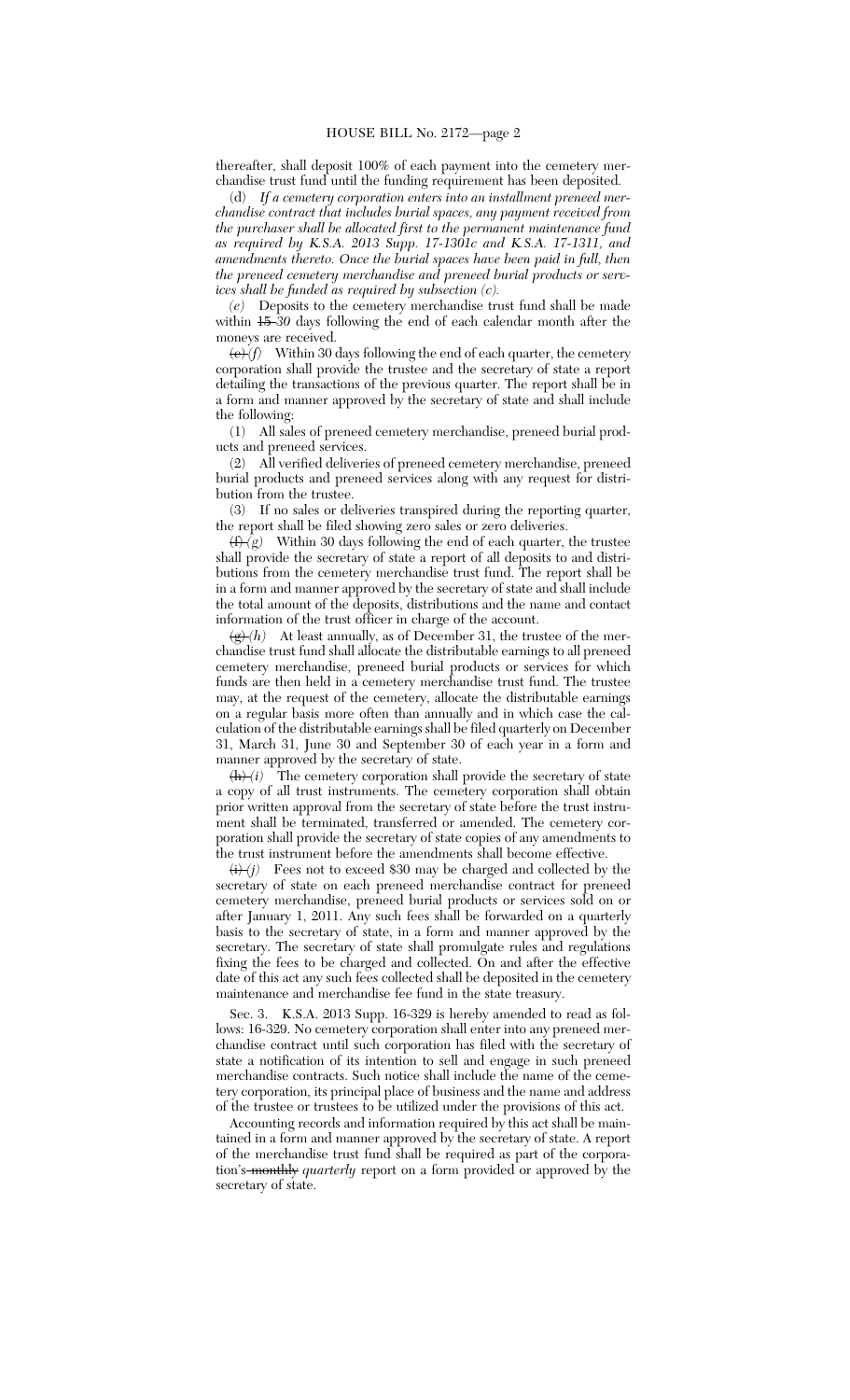Sec. 4. K.S.A. 2013 Supp. 17-1301c is hereby amended to read as follows: 17-1301c. The following definitions shall apply to this act:

(a) *''Burial lot'' shall mean any space designated for the interment of remains such as grave lots, grave spaces, burial or interment rights, and developed or existing lawn crypts.*

*(b) ''Burial space'' shall mean any space designated for the interment, entombment or inurnment of remains such as burial lots, burial or interment rights, mausoleum crypts or niches and developed or existing lawn crypts.*

*(c)* ''Cemetery corporation'' means any individual or entity required to maintain permanent maintenance funds under the provisions of K.S.A. 17-1312f, and amendments thereto.

*(d) ''Community mausoleum'' means a mausoleum containing a substantial area of enclosed space and having either a heating, ventilating or air conditioning system.*

 $\overline{(b)}(e)$  "Funding requirement" means that portion of the purchase price equal to 15% of the purchase price, but not less than \$25, of a burial space, as defined in K.S.A. 17-1311, and amendments thereto *lot; 10% of the purchase price, but not less than \$100 per community mausoleum crypt; or 5% of the purchase price, but not less than \$50 for each garden mausoleum crypt or niche set aside in the permanent maintenance fund.*

*(f) ''Garden mausoleum'' means a mausoleum without a substantial area of enclosed space and having its crypt fronts open to the atmosphere. Ventilation of the crypts by forced air or otherwise does not constitute a garden mausoleum as a community mausoleum.*

*(g) ''Niche'' means a space used or intended to be used for inurnment of cremated remains, but not including burial lots, lawn crypts or community or garden mausoleums.*<br><del>(e)</del>*(h)* "Permanent mainter

<sup>"</sup>Permanent maintenance fund" means a certificate of deposit, a business savings account, or an irrevocable trust fund whose proceeds are derived from not less than 15% of the purchase price of the following: Grave lots, grave spaces, burial or interment rights, and developed or existing lawn crypts, mausoleum spaces, or niches. The total amount of the deposit shall not be less than \$25 per burial space *the funding requirement as defined in subsection (e)*.

 $\left(\frac{d}{d}\right)$  "Purchase price" means the gross amount, less sales tax, if any, *less any amount included in the total for permanent maintenance* to be paid for cemetery burial space. The purchase price does not include finance charges or*,* charges for credit life insurance *or secretary of state burial space fees*. *The purchase price stated in the contract may include the amount of the funding requirement specified in subsection (e).*

 $\overleftrightarrow{(e)}(j)$  "Trustee" means:

(1) A bank, savings and loan association, savings bank or credit union organized under the laws of this state with the authority to provide trust services;

(2) a federally chartered bank, savings and loan association, savings bank or credit union having a physical location within the state of Kansas and the authority to provide trust services; or

(3) a trust company organized under the laws of this state.

 $\overrightarrow{(f)}(k)$  "Trustor" means the cemetery corporation responsible for making deposits in permanent maintenance fund, which is subject of a trust.<br> $\frac{1}{\left(\frac{c}{c}\right)^{2}}$ 

This section shall be part of and supplemental to article 13 of chapter 17 of the Kansas Statutes Annotated, and amendments thereto.

Sec. 5. K.S.A. 2013 Supp. 17-1311 is hereby amended to read as follows: 17-1311. (a) A cemetery corporation shall maintain, *in* a permanent maintenance fund with a trustee, a percentage of the purchase price of each burial space sold by it, or any payment on such burial space, not less than 15% of such purchase price, for the permanent maintenance of the cemetery within which the burial space lies, but the total amount set aside shall not be less than \$25 for each burial space at the time of conveyance of such space *based upon the funding requirement as such term is defined in K.S.A. 2013 Supp. 17-1301c, and amendments thereto*. Deposits to the permanent maintenance fund shall be made within 15 *30* days following each calendar month end, after the moneys are received. Moneys placed in such fund under the provisions of K.S.A. 17-1308, and amendments thereto, shall be credited for the purposes of fulfilling such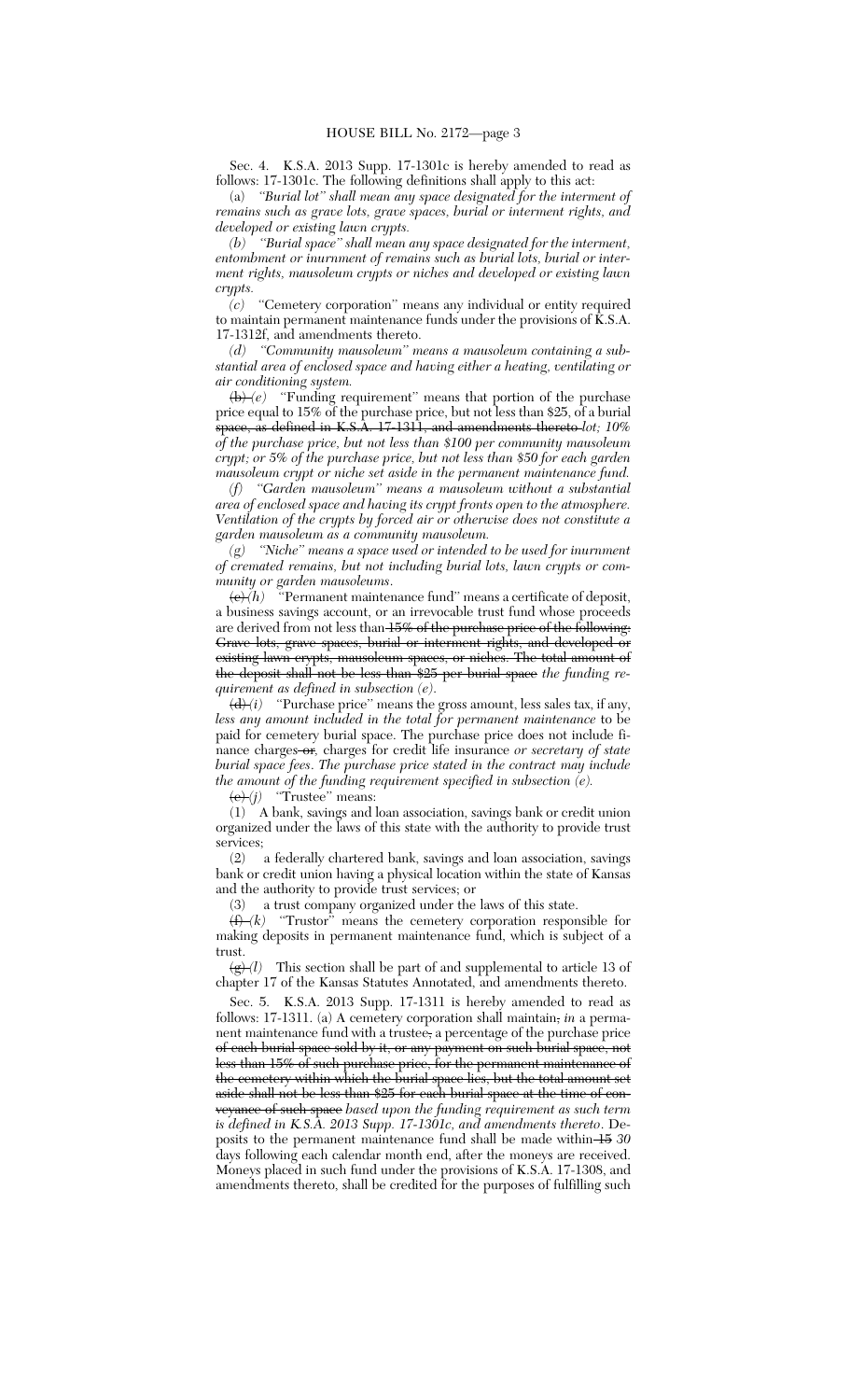requirement. Moneys in such fund may be held and invested subject to the requirements of subsections (a) through (f) of K.S.A. 58-24a02, and amendments thereto, but the total amount of money invested in any mortgage upon real property shall not exceed an amount equal to 75% of the market value of such property at the time of such investment. No part of the principal of the fund shall ever be used for any purpose except for investment. In no event shall any loan of the funds be made to any stockholder, officer or employee of such cemetery corporation, or to any person related, by blood or marriage, to a stockholder, officer or employee. The treasurer of such corporation may deposit, to the credit of such fund, donations or bequests for the fund and may retain property so acquired without limitation as to time and without regard to its suitability for original purchase.

(b) The primary purpose of the permanent maintenance fund is to maintain the corpus of the fund. The income earned from the permanent maintenance fund may be dispersed to the cemetery. All capital gains shall be allocated to principal *after liability for any capital gains tax has been paid as allowed by K.S.A. 17-1312, and amendments thereto*.

(c) The cemetery corporation shall obtain prior written approval from the secretary of state before the trust instrument shall be terminated, transferred, or amended. The cemetery corporation shall provide the secretary of state copies of any amendments to the trust instrument before the amendments shall become effective.

Sec. 6. K.S.A. 2013 Supp. 17-1312 is hereby amended to read as follows: 17-1312. (a) If the market value of the permanent maintenance fund is less than \$100,000, the permanent maintenance fund may be held in a Kansas financial institution, in either certificates of deposit or a business savings account which is insured by the federal deposit insurance corporation, provided that the fund assets are maintained in a segregated account. If the cemetery's permanent maintenance fund has a market value of less than \$100,000, the cemetery corporation shall comply with the reporting requirements of this act.

(b) (1) Unless otherwise authorized by subsection (a), each cemetery corporation shall establish and maintain a permanent maintenance fund. If the market value of the permanent maintenance fund is \$100,000 or more, the cemetery corporation shall establish and maintain the permanent maintenance fund in an irrevocable trust with a trustee. The trustee may appoint one or more agents to provide administrative or investment advisory services, provided the trustee shall not assign or delegate the liability and fiduciary responsibilities owed to the permanent maintenance fund to another financial institution or agent. The trustee may invest, reinvest, exchange, retain, sell, and manage the moneys within such fund, pursuant to subsections (a) through (f) of K.S.A. 58-24a02, and amendments thereto. Such trustee may be reasonably compensated for its services out of the income of the fund. It shall be a provision of any such trust agreement that no moneys, other than income from the trust, shall be paid over to the cemetery corporation by the trustee, except upon the written permission of the secretary of state. Nothing in this act shall prohibit a trustee, as defined in K.S.A. 16-320, and amendments thereto, from entering into a co-trustee relationship with another trustee, who would not independently satisfy the requirements of that section provided the co-trustee: (A) Is authorized to do business in Kansas; and (B) submits personally to the jurisdiction of the courts of this state. Under no circumstances shall any trustee assign or delegate their liability or fiduciary responsibilities under the provisions of this act. Both trustees and co-trustees are jointly and severally liable for the actions of the trustee. All contractual agreements shall be subject to, governed by, and construed according to the laws of the state of Kansas.

(2) The trustee may recover from the earnings of the permanent maintenance fund for all reasonable costs incurred in serving as trustee, including a reasonable fee for its services. The taxes and costs may be paid from earnings of the fund prior to the distribution of the income. If all income is exhausted, any remaining capital gains tax liability may be paid out of the realized capital gains before the balance reverts to principal*, except that the taxes from capital gains may be paid from the realized capital gains proceeds*.

(3) The trustee shall be solely responsible for the investment of the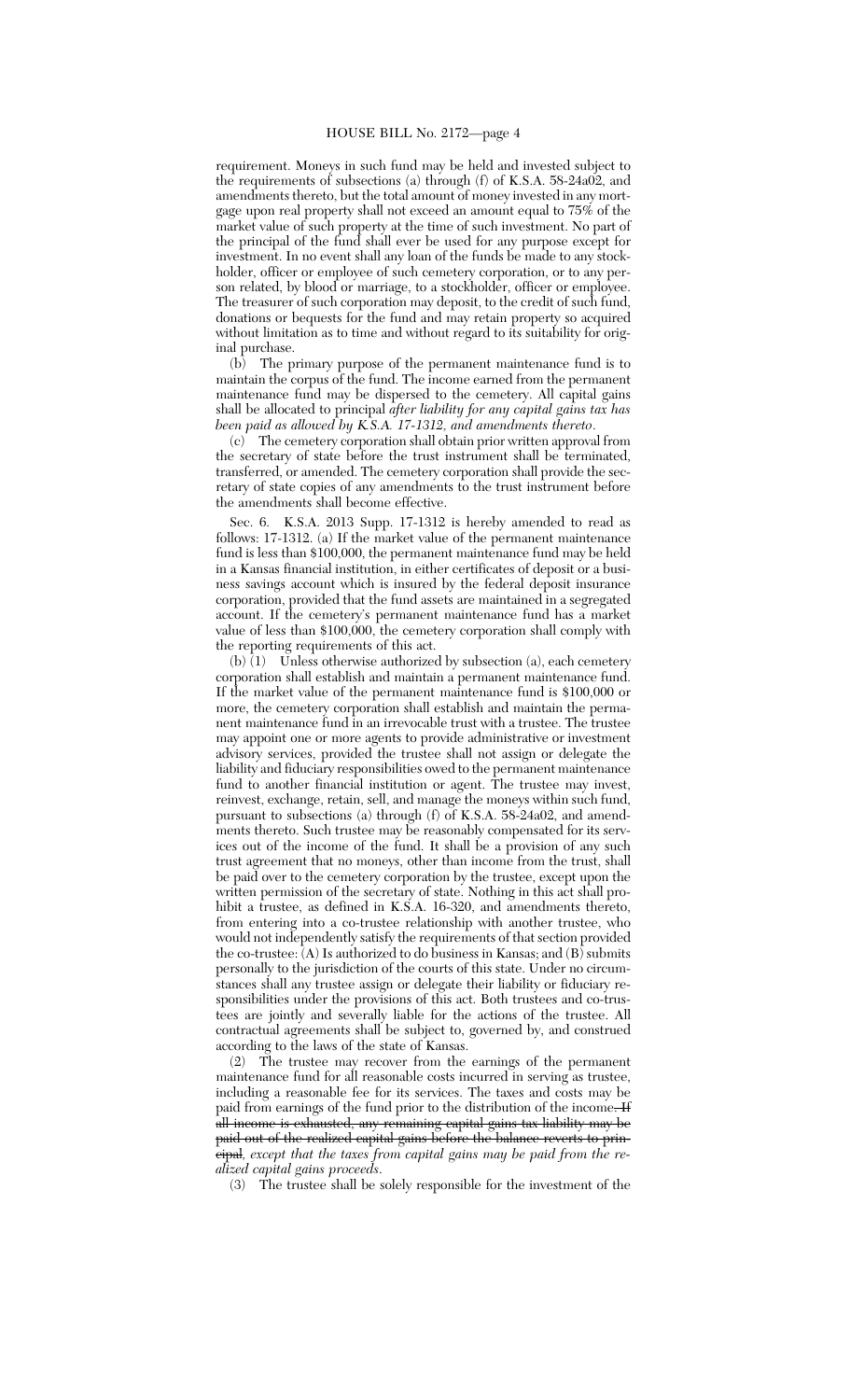moneys held under a cemetery permanent maintenance fund. The trust instrument must state that control of the trust funds by the trustor is prohibited.

(c) The trust instrument shall be effective upon written approval by the secretary of state and compliance with this section, unless it is determined by a court of law that the underlying trust instrument is in conflict with Kansas statutes, then that portion of the underlying trust instrument becomes null and void and shall be of no further force or effect. The trust instrument is in compliance with this section if the following is provided to the secretary of state:

(1) The names of the trustee, the cemetery corporation as trustor and the date the trust instrument shall become effective.

(2) The trustee shall submit a quarterly report to the secretary of state. The report shall be in a form and manner approved by the secretary of state and shall contain the following:

(A) Deposits to principal;

(B) any withdrawals from principal;

(C) all interest, dividends, and income earned;

(D) interest *income* withdrawn;

(E) capital gains or capital losses; and

(F) capital gains taxes paid from capital gains.

The trustee shall use deposit and withdrawal forms approved by the secretary of state.

(4) The trustee shall invest the trust funds subject to the requirements of subsections (a) through (f) of K.S.A. 58-24a02, and amendments thereto. Control of the trust funds by the trustor is prohibited.

(5) By accepting the trusteeship of the permanent maintenance fund, the trustee submits personally to the jurisdiction of the courts of this state. All contractual agreements shall be subject to, governed by, and construed according to the laws of the state of Kansas.

(6) The trustee acknowledges the primary purpose of the permanent maintenance fund is to maintain the corpus of the trust.

(7) The trustee shall retain all liability and fiduciary responsibility for managing and administering the permanent maintenance fund.

(8) The trustee shall sign an affirmation under penalty of perjury, declaring the trustee has read, understands and agrees to comply with the requirements of K.S.A. 17-1308 et seq., and amendments thereto.

Sec. 7. K.S.A. 2013 Supp. 17-1312a is hereby amended to read as follows: 17-1312a. (a) Each cemetery corporation formed under the laws of the state of Kansas and each foreign corporation granted a certificate of authority to own or operate a cemetery within the state of Kansas shall register with the secretary of state before commencing business in Kansas. Each cemetery corporation shall prepare and forward to the secretary of state at the time it is required to make a quarterly report under the provisions of this act.

(b) Within 30 days following each end of the quarter, the cemetery corporation shall provide the trustee and the secretary of state a report of all sales of burial spaces. The report shall be in a form and manner approved by the secretary of state and shall contain the name of each purchaser, contract number, a brief description of the preneed *each* burial space, including the purchase price, the name and address of the trustee where the permanent maintenance fund is located, and the amount deposited into the permanent maintenance fund. If the cemetery corporation did not make a sale, within 30 days following each quarter end, the cemetery corporation shall provide to both the trustee and the secretary of state a report indicating no sales to record. The report shall be in a form and manner approved by the secretary of state.

(c) Within 30 days following the end of each quarter, the trustee shall provide the secretary of state a report of all deposits to, and distributions from, the permanent maintenance fund. The report shall be in a form and manner approved by the secretary of state and shall contain the total amount of the deposits, distributions, and the name and contact information of the trust officer in charge of the account.

(d) At least annually, the trustee of the permanent maintenance fund shall determine the income for the permanent maintenance fund, less reasonable costs, taxes and fees, and pay the income to the cemetery corporation. The trustee shall report to the secretary of state the calcu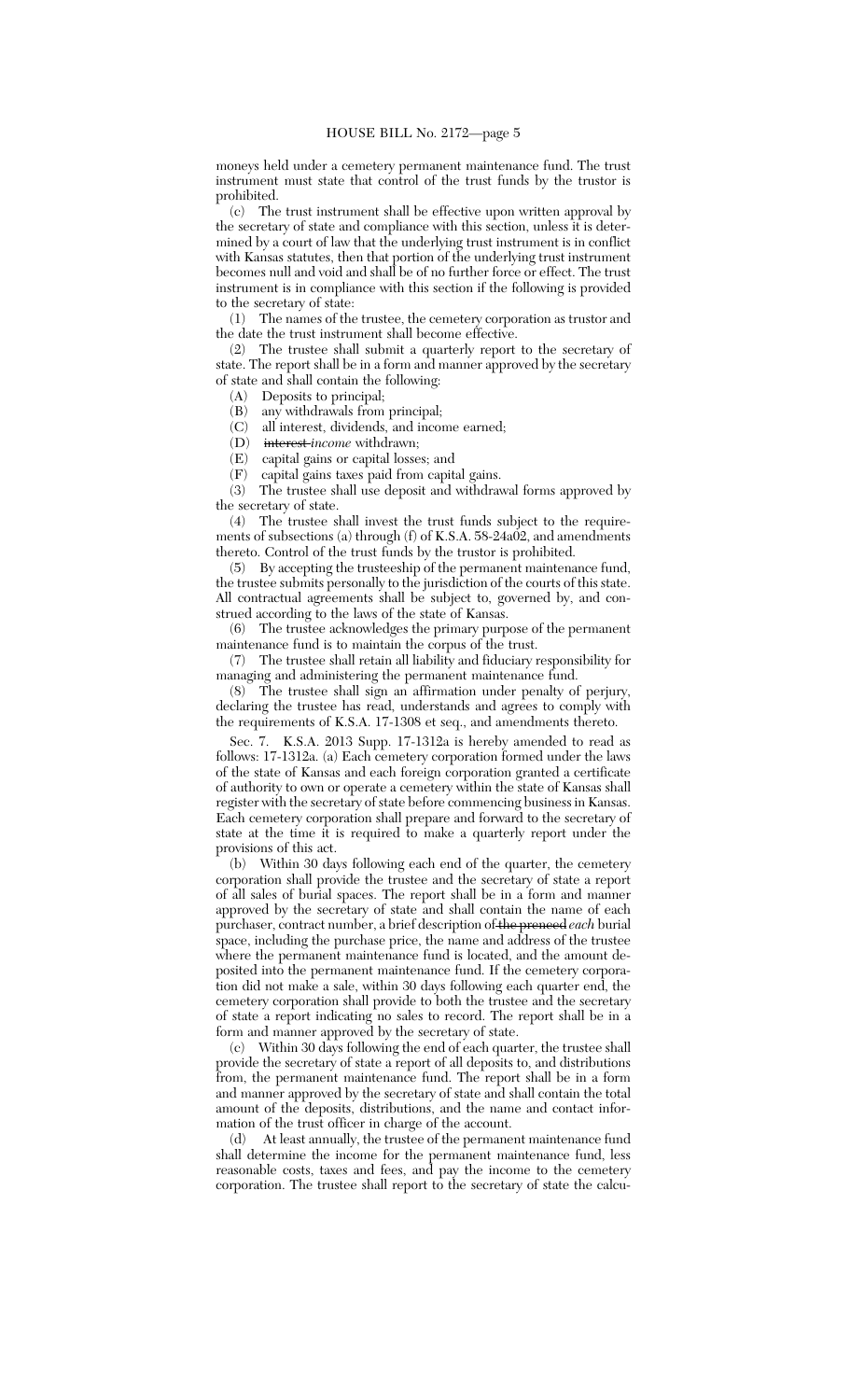lation of the income paid to the cemetery within 30 days, in a form and manner approved by the secretary of state.

(e) Whenever the secretary of state shall determine that any cemetery corporation required by this act to be registered has failed or refused to do so, the secretary of state may notify the county attorney or district attorney of the county in which such cemetery corporation is located, and such county attorney or district attorney shall commence prosecution against such cemetery corporation. Any cemetery corporation which fails to register with the secretary of state shall be liable for a civil penalty of not to exceed \$1,000.

(f) Whenever and as often as deemed necessary, the secretary of state, or an employee designated by the secretary of state, may audit or otherwise examine any cemetery corporation books and accounts. Whenever such an audit or examination is so made, the cemetery corporation shall pay such expenses as shall be assessed by the secretary of state pursuant to K.S.A. 75-442, and amendments thereto.

(g) Fees not to exceed \$30 may be charged and collected by the secretary of state on each interment sold on or after January 1, 2011. Any such fees shall be forwarded on a quarterly basis to the secretary of state, in a form and manner approved by the secretary. The secretary of state shall promulgate rules and regulations fixing the fees to be charged and collected. On and after the effective date of this act any such fees collected shall be deposited in the cemetery maintenance and merchandise fee fund in the state treasury.

Sec. 8. K.S.A. 2013 Supp. 17-1366 is hereby amended to read as follows: 17-1366. As used in this act: (a) ''Abandoned cemetery'' means:

(1) Any cemetery owned by a corporation, as defined in K.S.A. 17- 1312f, and amendments thereto, in which, for a period of at least one year, there has been a failure to cut grass or weeds or care for graves, grave markers, walls, fences, driveways and buildings; and *or*

(2) *any cemetery owned by a corporation, as defined in K.S.A.17-* 1312f, and amendments thereto, in which for a period of 180 days which, proper records have not been maintained and annual or quarterly reports have not been made to the secretary of state, pursuant to the provisions of K.S.A. 17-1312a et seq., and amendments thereto.

(b) ''Municipality'' means the cemetery district in which all or any portion of an abandoned cemetery is located. If no portion of such cemetery is located within a cemetery district, the term shall mean the city in which all or any portion of an abandoned cemetery is located unless such cemetery is not within the corporate limits of a city, in which case such term shall mean the county in which such cemetery is located.

Sec. 9. K.S.A. 2013 Supp. 12-1509 is hereby amended to read as follows: 12-1509. (a) Any county or city requiring the licensure of plumbers practicing within the county or city may conduct examinations designated by K.S.A. 12-1508, and amendments thereto, for the purpose of determining the competency of applicants for such licensure and shall not be allowed to ask further questions not designated on such examination. The board of county commissioners of such county or the governing body of such city shall adopt rules and regulations: (1) Governing the conduct and grading of such examinations; (2) prescribing a minimum score of 75% for passage of examinations; (3) fixing a uniform fee to be charged all applicants taking each such examination; and (4) requiring all persons receiving such license annually to obtain not less than 12 hours biennially or six hours annually of continuing education approved by such local governing body. Not less than six hours biennially or three hours annually shall consist of code education. Continuing education may be provided by the local governing body, a nationally recognized trade association, community college, technical school, technical college or other provider approved by the local governing body. All hours of education shall consist of training relative to construction, maintenance and code update training. Neither the county commission nor the governing body of such city shall impose any restriction on the number of providers of such continuing education.

(b) The certificate of competency received by any person who completes the experience requirements specified in subsections (e) and (f) and who successfully passes an examination designated by K.S.A. 12-1508, and amendments thereto, shall be valid proof of competency for licen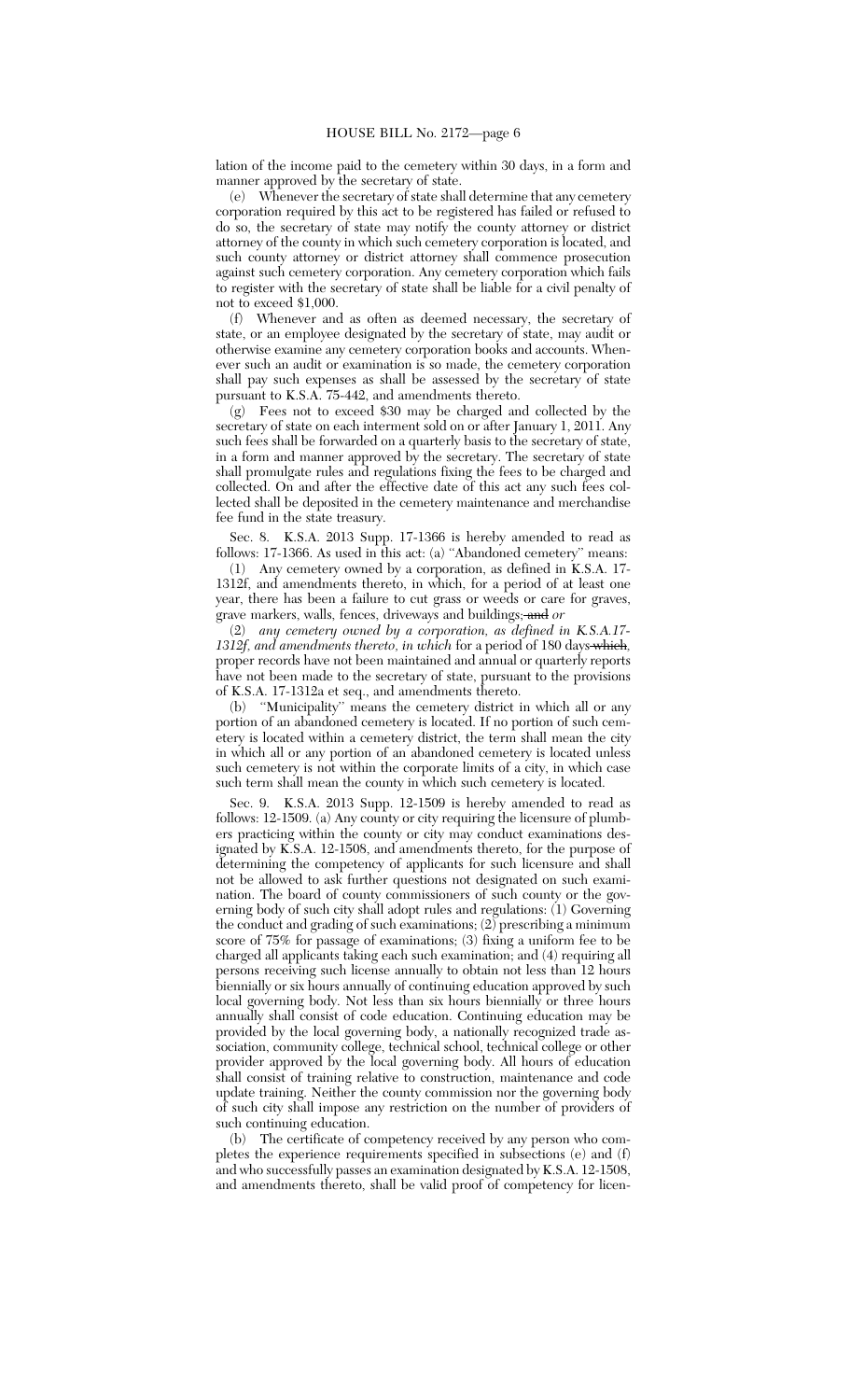sure, without additional examination, in any county or city of the state which requires licensure of plumbers practicing within such county or city. The county or city shall issue the appropriate certificate to any applicant therefor who presents such a certificate of competency and who demonstrates that such applicant has met the experience requirements specified in subsections  $(e)$  and  $(f)$ . The county or city shall fix a uniform fee to be charged all such applicants for licensure.

(c) All new licenses issued by a county or city upon the basis of successful passage of an examination designated by K.S.A. 12-1508, and amendments thereto, shall bear a distinctive notation identifying the testing agency and the specific test by name. All such licenses renewed upon the basis of completed continuing education as provided by subsection (a) shall bear a distinctive notation to verify such completion. All such licenses shall be valid in any other county or city which requires examination and licensure of plumbers for practice in such county or city.

(d) No person who was certified or licensed prior to July 1, 1989, upon the basis of passage of a standard examination designated as such under the provisions of article 15 of chapter 12 of *the* Kansas Statutes Annotated, and amendments thereto, and whose certificate or license was issued by a political subdivision which prescribed a minimum score of not less than 70% for passage of such examination, shall be required to be reexamined for renewal of certification or licensure.

(e) Before issuing a journeyman certificate, the issuing jurisdiction shall verify the validity of the applicant's documented proof of a minimum of two years field experience. ''Field experience'' means working under the direct supervision of a person having a valid journeyman certificate or master certificate or attending trade related schooling. No more than one year of the requirement may be satisfied by trade related schooling. Schooling shall consist of a minimum of 240 hours classroom training *930 program hours documented by a certificate of completion*.

(f) Before issuing a master certificate, the issuing jurisdiction shall verify the validity of the applicant's documented proof of having a valid journeyman certificate for a minimum of two years or having field experience for a minimum of four years.

(g) (1) No person shall install, improve, repair, maintain or inspect a medical gas piping system within a county or city unless such person: (A) Is licensed under the provisions of K.S.A. 12-1508 et seq., and amendments thereto; and  $(\vec{B})$  is certified under the appropriate professional qualifications standard or standards of ASSE Series 6000. All installers shall obtain a proper permit from the county or city for which the medical gas is being installed, all inspections shall be done by a third party agency certified under the appropriate professional qualifications standard or standards of ASSE Series 6000 for medical gas systems inspectors and all documentation of the inspections and certifications of installers and inspectors shall be provided to the county or city prior to any occupancy of the building or unit of the building in which the medical gas piping has been installed until an occupancy permit is issued. This subsection shall not apply in counties or cities in which building codes require an inspector certified by a nationally-recognized code organization to inspect medical gas installation prior to an occupancy permit being issued or to limited maintenance on a medical gas piping system previously installed in a hospital when performed by hospital maintenance personnel.

 $(2)$  As used in this subsection  $(g)$ :

(A) ''Medical gas piping'' means the piping used solely to transport gasses used for medical purposes at a health care facility or the place of business of a health care provider;

(B) ''limited maintenance'' means minor repair or replacement of incidental parts and any related inspection or testing; and

(C) ''hospital'' means a medical care facility as defined in K.S.A. 65- 425, and amendments thereto, and includes within its meaning any clinic, long-term care facility, limited care residential facility and joint enterprises for the provision of health care services operated in connection with the operation of the medical care facility.

Sec. 10. K.S.A. 2013 Supp. 12-1526 is hereby amended to read as follows: 12-1526. (a) Any county or city requiring the licensure of electricians practicing within the county or city may conduct examinations designated by K.S.A. 12-1525, and amendments thereto, for the purpose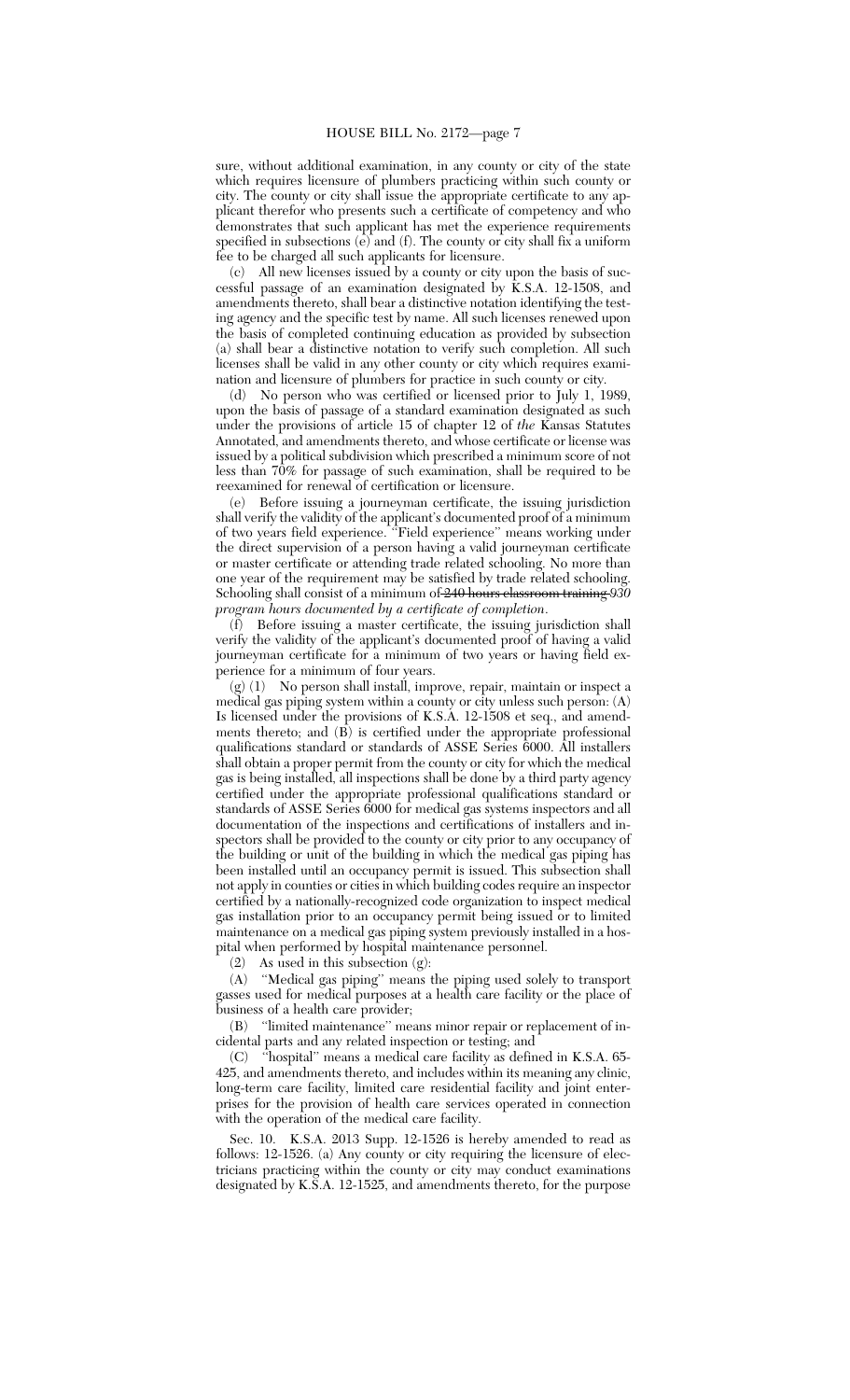of determining the competency of applicants for such licensure and shall not be allowed to ask further questions not designated on such examination. The board of county commissioners of such county or the governing body of such city shall adopt rules and regulations: (1) Governing the conduct and grading of such examinations; (2) prescribing a minimum score of 75% for passage of examinations; (3) fixing a uniform fee to be charged all applicants taking each such examination; and (4) requiring all persons receiving such license to obtain not less than 12 hours biennially or six hours annually of continuing education approved by such local governing body. Not less than six hours biennially or three hours annually shall consist of code education. Continuing education may be provided by the local governing body, a nationally recognized trade association, community college, technical school, technical college or other provider approved by the local governing body. All hours of education shall consist of training relative to construction, maintenance and code update training. Neither the county commission nor the governing body of such city shall impose any restriction on the number of providers of such continuing education.

(b) The certificate of competency received by any person who completes the experience requirements specified in subsections (e) and (f) and who successfully passes an examination designated by K.S.A. 12-1525, and amendments thereto, shall be valid proof of competency for licensure, without additional examination, in any county or city of the state which requires licensure of electricians practicing within such county or city. The county or city shall issue the appropriate certificate to any applicant therefor who presents such a certificate of competency and who demonstrates that such applicant has met the experience requirements specified in subsections  $(e)$  and  $(f)$ . The county or city shall fix a uniform fee to be charged all such applicants for licensure.

(c) All new licenses issued by a county or city upon the basis of successful passage of an examination designated by K.S.A. 12-1525, and amendments thereto, shall bear a distinctive notation identifying the testing agency and the specific test by name. All licenses renewed upon the basis of completed continuing education as provided by subsection (a) shall bear a distinctive notation to verify such completion. All such licenses shall be valid in any other county or city which requires examination and licensure of electricians for practice in such county or city.

(d) No person who was certified or licensed prior to July 1, 1989, upon the basis of passage of a standard examination designated as such under the provisions of article 15 of chapter 12 of *the* Kansas Statutes Annotated, and amendments thereto, and whose certificate or license was issued by a political subdivision which prescribed a minimum score of not less than 70% for passage of such examination, shall be required to be reexamined for renewal of certification or licensure.

(e) Before issuing a journeyman or residential certificate, the issuing jurisdiction shall verify the validity of the applicant's documented proof of a minimum of two years field experience. "Field experience" means working under the direct supervision of a person having a valid journeyman certificate, residential certificate or master certificate or attending trade related schooling. No more than one year of the requirement may be satisfied by trade related schooling. Schooling shall consist of a minimum of 240 hours classroom training *930 program hours documented by a certificate of completion*.

(f) Before issuing a master certificate, the issuing jurisdiction shall verify the validity of the applicant's documented proof of having a valid journeyman certificate for a minimum of two years.

Sec. 11. K.S.A. 2013 Supp. 12-1542 is hereby amended to read as follows: 12-1542. (a) Any county or city requiring the licensure of mechanical heating, ventilation and air conditioning contractors and master and journeyman heating, ventilation and air conditioning mechanics practicing within the county or city may conduct examinations designated by K.S.A. 12-1541, and amendments thereto, for the purpose of determining the competency of applicants for such licensure and shall not be allowed to ask further questions not designated on such examination. The board of county commissioners of such county or the governing body of such city shall adopt rules and regulations: (1) Governing the conduct and grading of such examinations; (2) prescribing a minimum score of 75%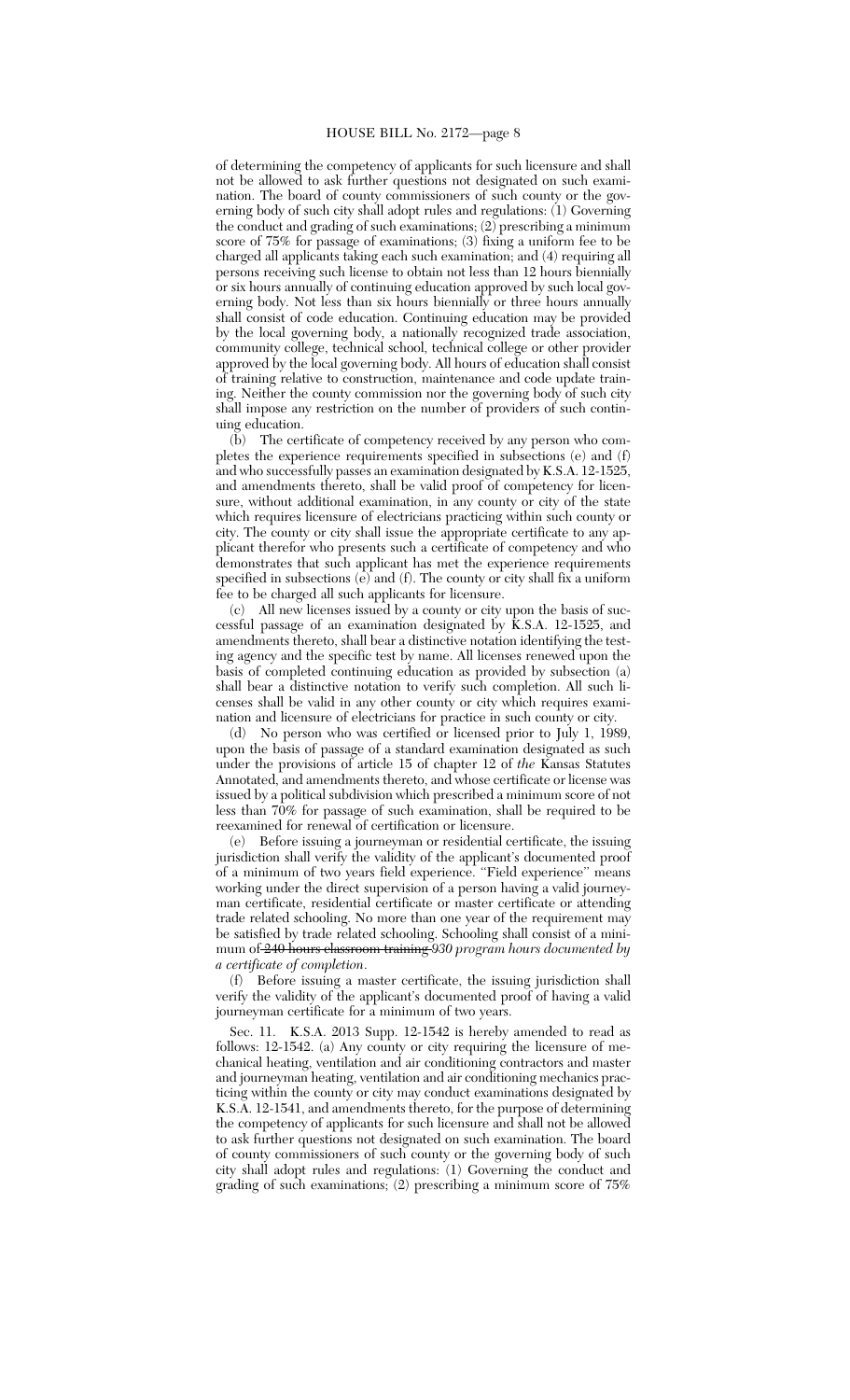for passage of examinations; (3) fixing a uniform fee to be charged all applicants taking each such examination; and (4) requiring all persons receiving such license annually to obtain not less than 12 hours biennially or six hours annually of continuing education approved by such local governing body. Not less than six hours biennially or three hours annually shall consist of code education. Continuing education may be provided by the local governing body, a nationally recognized trade association, community college, technical school, technical college or other provider approved by the local governing body. All hours of education shall consist of training relative to construction, maintenance and code update training. Neither the county commission nor the governing body of such city shall impose any restriction on the number of providers of such continuing education.

(b) The certificate of competency received by any person who completes the experience requirements specified in subsections (e) and (f) and who successfully passes an examination designated by K.S.A. 12-1541, and amendments thereto, shall be valid proof of competency for licensure, without additional examination, in any county or city of the state which requires licensure of mechanical heating, ventilation and air conditioning mechanics practicing within such county or city. The county or city shall issue the appropriate certificate to any applicant therefor who presents such a certificate of competency and who demonstrates that such applicant has met the experience requirements specified in subsections (e) and (f). The county or city shall fix a uniform fee to be charged all such applicants for licensure.

 $(c)$  All new licenses issued by a county or city upon the basis of successful passage of an examination designated by  $\overline{K}.S.A.$  12-1541, and amendments thereto, shall bear a distinctive notation identifying the testing agency and the specific test by name. All licenses renewed upon the basis of completed continuing education as provided by subsection (a) shall bear a distinctive notation to verify such completion. All such licenses shall be valid in any other county or city which requires examination and licensure of mechanical heating, ventilation and air conditioning contractors and master and journeyman heating, ventilation and air conditioning mechanics for practice in such county or city.

(d) No person who was certified or licensed prior to July 1, 1989, upon the basis of passage of a standard examination designated by the political subdivision and whose certificate or license was issued by such political subdivision which prescribed a minimum score of not less than 70% for passage of such examination, shall be required to be reexamined for renewal of certification or licensure.

(e) Before issuing a journeyman heating, ventilation and air conditioning mechanic certificate, the issuing jurisdiction shall verify the validity of the applicant's documented proof of a minimum of two years field experience. "Field experience" means working under the direct supervision of a person having a valid journeyman certificate or master certificate or attending trade related schooling. No more than one year of the requirement may be satisfied by trade related schooling. Schooling shall consist of minimum of 240 hours classroom training *930 program hours documented by a certificate of completion*.

(f) Before issuing a master heating, ventilation and air conditioning certificate, the issuing jurisdiction shall verify the validity of the applicant's documented proof of having a valid journeyman certificate for a minimum of two years or having field experience for a minimum of four years.

Sec. 12. K.S.A. 2013 Supp. 12-1509, 12-1526, 12-1542, 16-320, 16- 321, 16-329, 17-1301c, 17-1311, 17-1312, 17-1312a and 17-1366 are hereby repealed.